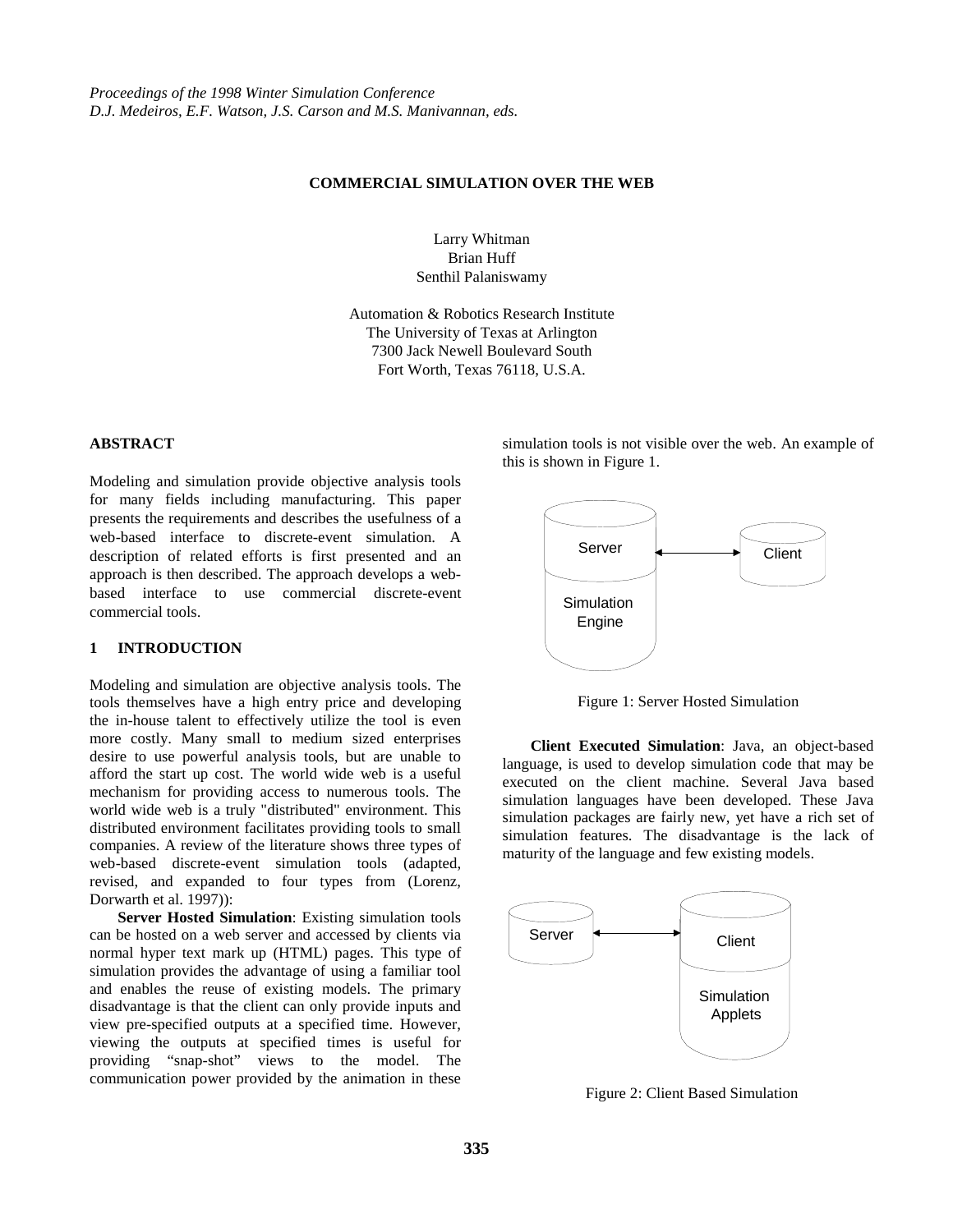These applications typically require the user to learn a new language. Some simulation tools use an applets based approach that minimizes the learning curve, but also minimizes the power and flexibility of the tool. The performance of this type of simulation is also limited by the client machine performance capability. An example of this is shown in Figure 2.

**Hybrid Client/Server Simulation**: This type of simulation attempts to combine the advantages of server hosted and client executed simulations. This attempt at the best of breed is achieved by hosting the simulation engine on the server and using Java for visualization of the animation to provide a dynamic view on the client machine. The authors are currently unaware of any practical implementations of this type of simulation although literature shows research in this direction. An example of a hybrid simulation is shown in Figure 3.



Figure 3: Hybrid Client/Server Simulation

**Client-View Simulation Output**: This type is a specific instance of server hosted simulation. The client reads a post execution animation trace file. This allows the client to view the animation in a Java enabled browser. The animation capabilities of the state-of-the-art discrete-event simulation tools have become a key benefit for users of simulation. The animation capabilities are frequently the key to selling the concepts identified by the statistical output to decision-makers. Skopeo is an example of an animation tool that provides these animation capabilities (Lorenz and Ritter 1997).

This paper describes two approaches used to perform web-based simulation and then describes an additional approach for interfacing with existing commercial off the shelf tools as the simulation engine. The interface is Visual Basic Script in a common HTML file.

# **2 REVIEW OF CURRENT WEB BASED SIMULATION**

In this section we review the two primary approaches to web-based simulation. Both of these approaches take advantage of the programming language of the internet, Java. One approach develops a new simulation language using Java or in an object based language. The other

approach ports an existing simulation language, such as GPSS, and creates it in Java.

## **2.1 New Java Simulation Languages**

The literature reveals several new simulation languages created in Java. A brief description of each of these follows. SimJava (Kreutzer, Hopkins et al. 1997) utilizes the advantages from object-orientation of encapsulation, polymorphism, and inheritance. SimJAVA uses a basic discrete event simulation engine and extends this with Java's graphical user interface features. Silk, (Healy and Kilgore 1997) is a process-based language built in Java. Silk also uses object-oriented concepts to facilitate reuse of components and also takes advantage of the multithreading capabilities of Java. MOOSE (Cubert, R. M., T. Goktekin, P. A. Fishwick, 1997), although not a Java implementation, does use object-oriented concepts and provides a modeler interface to populate methods and classes. MOOSE also explicitly defines a model repository to encourage model reuse.

# **2.2 Java Versions of Existing Simulation Languages**

A Java implementation of GPSS, JavaGPSS, has been developed. GPSS is a familiar language to most simulation professionals. Most initially learn simulation using GPSS syntax. The primary advantage of this implementation is that JavaGPSS is highly compatible with GPSS/H. JavaGPSS allows a user to enter code in GPSS syntax which is then converted to Java source code. The simulation model is then compiled into Java bytecode. Then the simulation model could be executed on the client machine in a Java browser (Klein, Strassburger et al. 1997).

# **3 SERVER HOSTED SIMULATION USING COMMERCIAL TOOLS**

Having presented the various approaches to web based simulation, we now present an environment for interfacing commercial off the shelf discrete event simulation tools with web clients. This approach has the advantage of using tools that are familiar to many simulation practitioners with literally thousands of existing models developed.

We categorize three advantages to this approach: 1) familiarity with the tool and its syntax, 2) the use of existing models, and 3) executing the simulation engine on a more powerful machine than most client machines. This section will describe the enabling technologies for web based simulation.

Simulation is used primarily as an analysis tool. A model is built to provide an answer to a question. Typically, a series of parameters are varied in an attempt to discover the results in a series of scenarios. These "what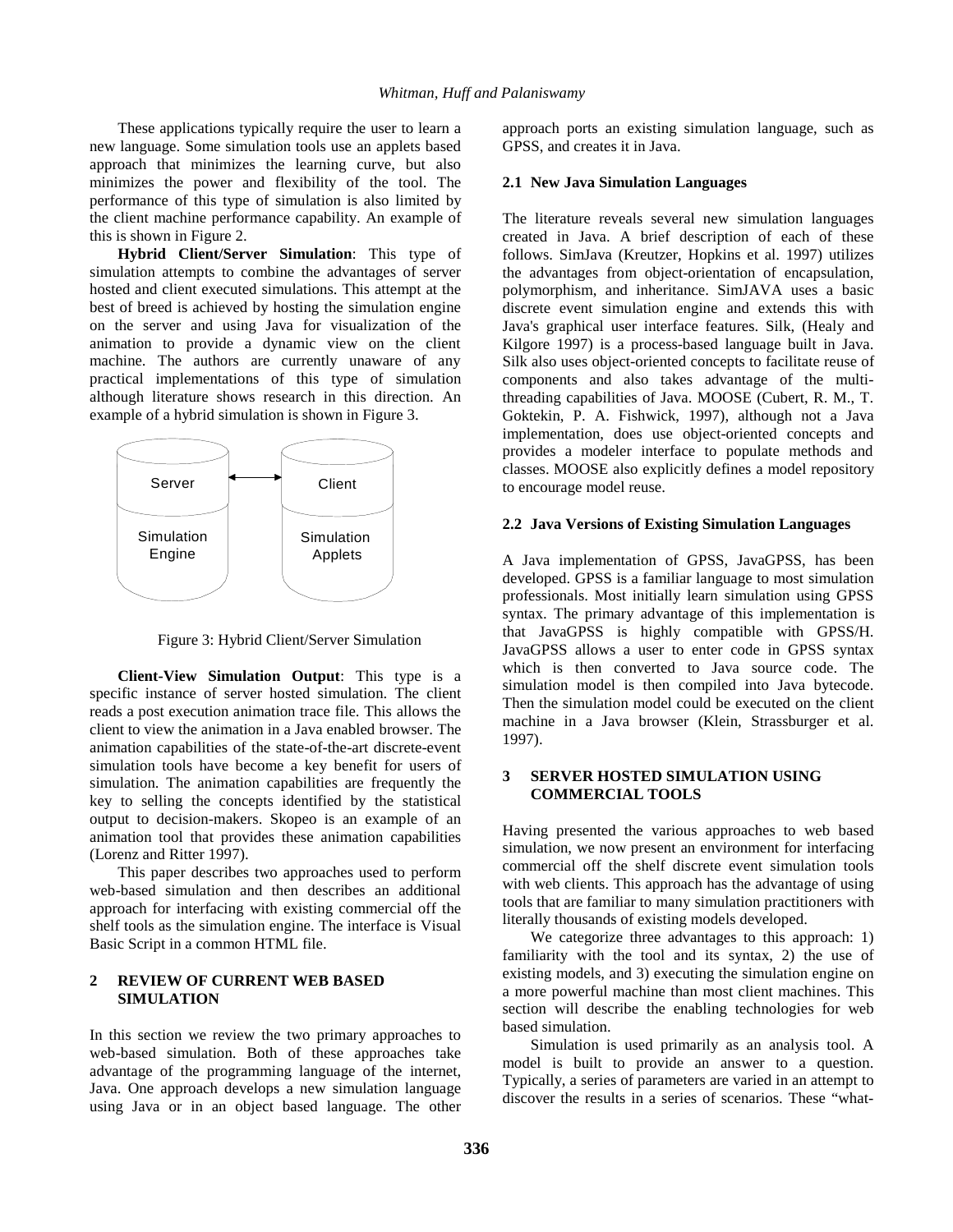if" games are played until the best reasonable solution is found. To facilitate this type of analysis, variables are placed in the simulation to allow easy modification of key parameters. Many simulation packages provide an additional tool to run simulations several times varying the parameters in order to find an "optimal" solution. Our approach makes use of these variables.

Computers are now so pervasive that most employees use word processing and spreadsheet software in their jobs. Most advanced simulation tools provide mechanisms for interfacing simulation models with standard office software suites like Microsoft Office. Microsoft has developed OLE (object linking and embedding) Automation for this purpose. Someone with little or no knowledge of simulation can execute a simple macro in a spreadsheet and receive only the outputs necessary for making decisions. Boeing uses this approach to allow factory foremen to enter a few parameters in a spreadsheet on a shop floor computer and run a macro. This macro executes the simulation model with the users values assigned to the key variables in the simulation. The spreadsheet then returns the required information. The resultant information in the spreadsheet is used for scheduling (Quinn 1997). Obviously, someone knowledgeable in simulation is required to develop the initial model, but once the model is built and validated, the simulation expert is no longer tied up with the daily use of the program. A working knowledge of spreadsheets is all that is required to use this system.

The development of both client and server side scripting enables the use of these "spreadsheet type" macros over the internet. Both VisualBasic (VBScript) and JavaScript (JavaScript and Jscript) may be used to provide an interface into existing simulation models. The advantage of using these tools is that the spreadsheet macros are written in visual basic. Visual basic has minimal differences with the visual basic scripting edition. Therefore existing spreadsheet macros interfacing with simulation models can now be run over the internet. By adding the proper HTML header and footer information, most visual basic macros in spreadsheets can be ported directly for use on the internet. A summary of the steps required to implement commercial simulation over the web is described in the next section.

# **4 INFRASTRUCTURE ESTABLISHMENT PROCESS**

This section describes the necessary steps to establish the required infrastructure for server hosted simulation. To facilitate understanding, examples will be given for both ServiceModel and WITNESS. Two examples are given to demonstrate the generalness of the process. It is likely that *any* commercial software application that has an object

linking and embedding interface will work with this method.

Step 1: Create the simulation model as normal in the commercial discrete event application.

Step 2: Add the appropriate variables to the simulation.

For example, in ServiceModel, use Build:Macro option to set the variable. This allows the user in the simulation to modify a variable in the Simulation:Model parameters option. So, really all that is happening is that the user is changing these parameters over the internet, instead of on the actual machine that the simulation exists.

Step 3: Register the commercial software as a server.

Select 'Start:Run':

In ServiceModel "C:\svcmod4\sm.exe /Regserver" In WITNESS: "C:\witness\witness.exe /Regserver"

Step 4: Create the VBScript code:

Examples of the key commands used are:

Set smobject =  $CreateObject("promodel")$  which will establish the ServiceModel session in VBScript. For WITNESS use

Set witobj = GetObject(, "WITNESS.wcl").

- Inputbox is used to get the users parameters. This input box can be a Visual Basic window or it can be an HTML form. An example of a visual basic entry window is shown in Figure 4.
- Smobject.setmacro "(any macro name)", (any value) is used as the variable in the code after the value is retrieved from the inputbox command.
- Smobject.simulate is used to start the simulation for ServiceModel.
- Set witobj = GetObject("WITNESS.wcl") is used to execute the simulation for WITNESS.

Step 5: Get the results.

This is considerably different for the two simulation applications tested.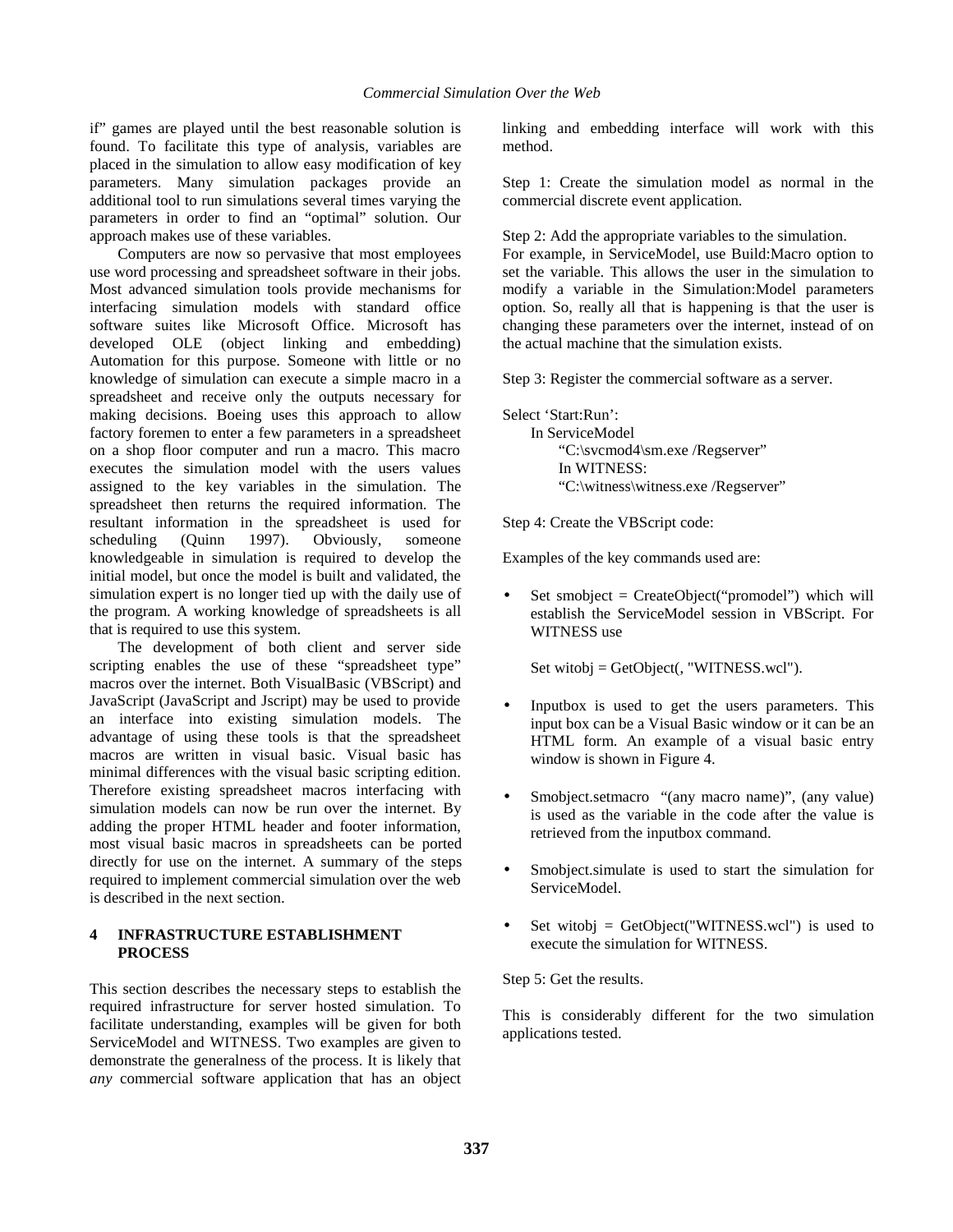For ServiceModel:

Register the software as another server to retrieve the results from the application.

Register by executing "C:\svcmod4\RDBsrv.exe" for ServiceModel. Then, get the required values from the RDB file of the model by using:

Set RDBobject = CreateObject("RDBDataserver") RDBobject.openfile("C:\svcmod4\models\mname.rdb")

Note: for the RDB file to be created, run the mname.mod (or whatever file that is to be accessed over the internet) and select 'yes' when service model asks if you want to view the results, which will automatically create the RDBfile.

To get specific results or values from the output of the servicemodel, use –

IF RDBobject.selectdata $(1,1,1, i, j, k)$  Then Mydata1=RDBobject.GetValue End If

Where;

- $i$  the value of the  $\#$  which represents the position of the table to be selected.
- $j$  the value of the column of interest.
- $k$  the value of the row which has our variable.
- Mydata1 is an example variable used here.

Complete code to run an example simulation model in both ServiceModel and WITNESS can be found at: http://modsim.uta.edu/websim/.

# **5 APPLICATIONS OF WEB-BASED SIMULATION**

There are numerous applications for facilitating the use of simulation over the web. This section discusses two of the more near term use applications.

A primary disadvantage of web-based simulation is that the user can not view the source of the simulation or even view the simulation while it is running. However, there are many situations where this is not a disadvantage, but rather an advantage. In cases such as in a supply chain, frequently the different users of the supply chain want to retrieve information about the other suppliers to ensure "optimality" among the different components. A web based simulation would allow a simulation of the overall supply chain with each supplier only able to change parameters relevant to their operation. The supplier could enter the parameters and get the results without a view to the entire simulation model. Obviously, the supplier needs a view

into the entire supply chain, but the exact details that the supplier should see can be explicitly determined.

| <b>Supply Chain Simulation Over the Web</b>                                                                         |                              |
|---------------------------------------------------------------------------------------------------------------------|------------------------------|
| First Name:                                                                                                         | Last Name:<br>M <sub>1</sub> |
| Company:                                                                                                            | <b>Supplier Code:</b>        |
| E-mail Address: (Example: procurement@supplier.com)                                                                 |                              |
| Nead:                                                                                                               |                              |
| $\blacktriangleright$ Part Oty: $\blacktriangleright$ Part Cycle Time $\lceil$<br>Part #                            |                              |
| $\boxed{\bullet}$ Part Qty: $\boxed{\phantom{1}}$ $\boxed{\bullet}$ Part Cycle Time $\boxed{\phantom{1}}$<br>Part # |                              |
| $\boxed{\blacksquare}$ Part City: $\boxed{\blacksquare}$ Part Cycle Time. $\boxed{\blacksquare}$<br>Port #          |                              |
| $\boxed{\mathbb{F}}$ Part Cty, $\boxed{\mathbb{F}}$ Part Cycle Time $\boxed{\mathbb{F}}$<br>Pait #                  |                              |

Figure 4: Web Panel from HTML Form

Another application of web-based simulation is for educational purposes. Most students familiar with any kind of coding could take an application and determine the optimal (or a very "good") solution. Again, this type of simulation hides the details, including the application logic from the user. Therefore, an instructor could create a simulation based on principles learned in class and require each student to enter some parameters over the web and record each student's progress in learning the material. For example, a production control class professor could create a factory simulation requiring *kanban* sizes or material requirements planning inputs to schedule a factory. Students could then enter their parameters into the web form and the status of the factory could then be recorded. This is just one of many possible examples for use in a classroom setting.

#### **6 CONCLUSIONS AND FUTURE DIRECTIONS**

Simulation is an objective tool providing answers to many manufacturing and other industry questions. The internet enables a distributed environment for utilizing these tools. Many choices are available for executing simulations over the internet. This paper has presented a technique for using commercial discrete event simulation packages over the internet. By utilizing existing interfaces with commercial simulation tools, the transition to web based simulation is simplified. The benefits of web based simulation may be realized by small companies by providing simulation model repositories over the internet. Medium to large manufacturing companies may benefit from the distributed nature over an internal intranet or between supply chain members across the internet.

One commercial package (WITNESS) has recently released the capability to output an AVI file from the simulation which will enable "playback" of the animation portion of the simulation on any windows platform (95 or NT) as well as over the internet. Initial work has already begun examining the feasibility of saving the AVI file and providing a link for the user to "view" the animation after